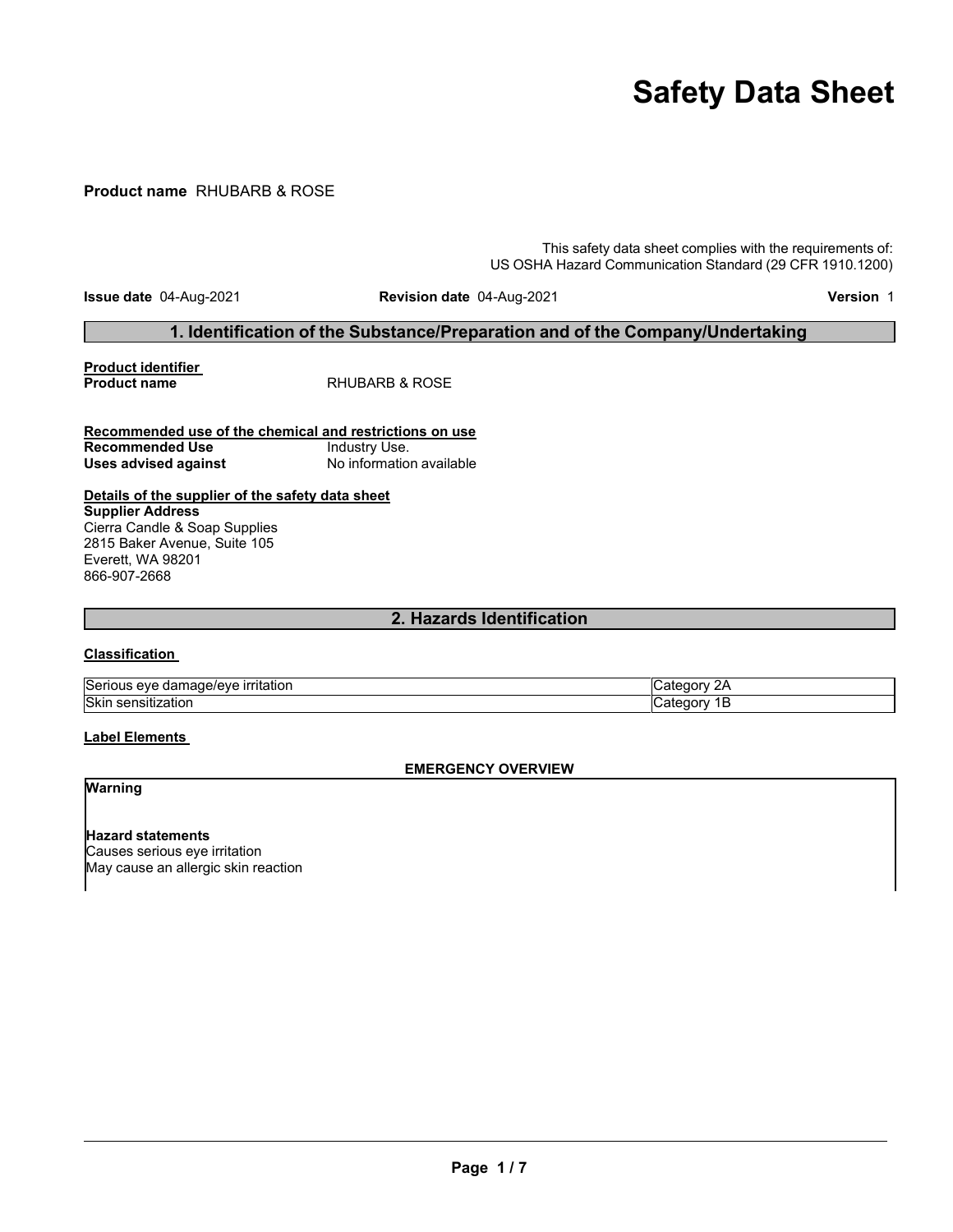

#### **Precautionary Statements - Prevention**

Wash face, hands and any exposed skin thoroughly after handling. Avoid breathing dust/fume/gas/mist/vapors/spray.

Contaminated work clothing must not be allowed out of the workplace. Wear protective gloves/eye protection/face protection.

#### **Precautionary Statements - Response**

Specific treatment (see .? on this label).

IF IN EYES: Rinse cautiously with water for several minutes. Remove contact lenses, if present and easy to do. Continue rinsing. If eye irritation persists: Get medical advice/attention.

IF ON SKIN: Wash with plenty of water and soap. If skin irritation or rash occurs: Get medical advice/attention. Wash contaminated clothing before reuse.

#### **Precautionary Statements - Storage**

Store in accordance with local regulations.

#### **Precautionary Statements - Disposal**

Dispose of contents/container to an approved waste disposal plant.

#### **Hazards not otherwise classified (HNOC)**

**Other Information** 

- May be harmful if swallowed
- Causes mild skin irritation
- Toxic to aquatic life with long lasting effects
- Toxic to aquatic life

92.7312 % of the mixture consists of ingredient(s) of unknown toxicity

#### **3. Composition/information on Ingredients**

\* 100% of the composition has been withheld as a trade secret.

#### **4. First Aid Measures**

#### **Description of first aid measures**

| <b>Eye Contact</b>                                          | Rinse thoroughly with plenty of water for at least 15 minutes, lifting lower and upper eyelids.<br>Consult a physician.                                                                                    |  |
|-------------------------------------------------------------|------------------------------------------------------------------------------------------------------------------------------------------------------------------------------------------------------------|--|
| <b>Skin contact</b>                                         | Wash skin with soap and water. Wash off immediately with plenty of water. Wash<br>contaminated clothing before reuse. Consult a physician if necessary.                                                    |  |
| <b>Inhalation</b>                                           | Remove to fresh air. If breathing is difficult, give oxygen. Move to fresh air in case of<br>accidental inhalation of vapors. If not breathing, give artificial respiration.                               |  |
| Ingestion                                                   | Clean mouth with water and drink afterwards plenty of water. Never give anything by mouth<br>to an unconscious person. Do not induce vomiting without medical advice. Consult a<br>physician if necessary. |  |
| Most important symptoms and effects, both acute and delayed |                                                                                                                                                                                                            |  |

#### **Symptoms** No information available.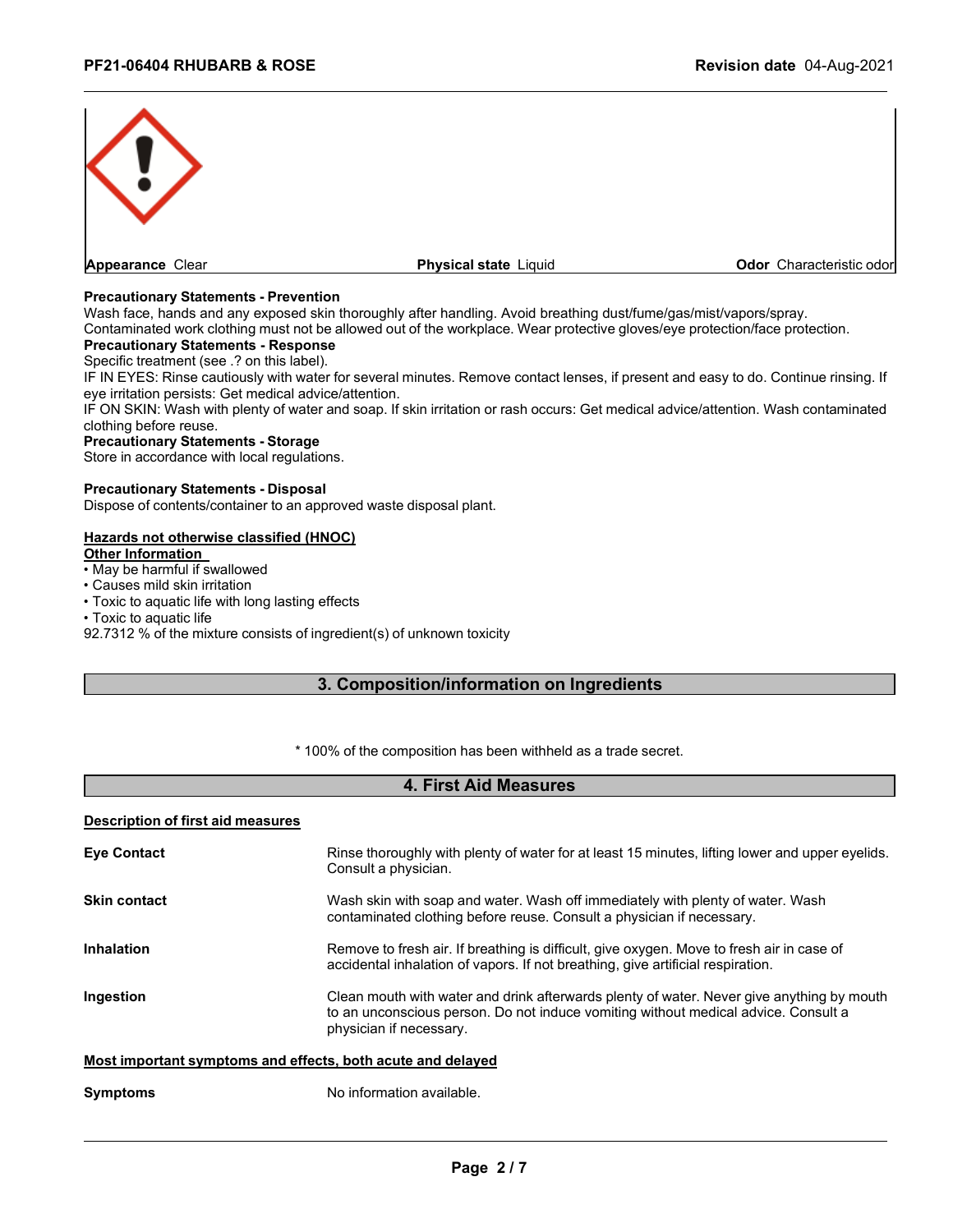#### **Indication of any immediate medical attention and special treatment needed**

**Note to physicians** Treat symptomatically.

#### **5. Fire-Fighting Measures**

#### **Suitable Extinguishing Media**

Use extinguishing measures that are appropriate to local circumstances and the surrounding environment.

#### **Unsuitable extinguishing media** .

#### **Specific hazards arising from the chemical**

No information available.

**Hazardous combustion products**Irritating or toxic substances may be emitted upon burning, combustion, or decomposition.

**Explosion data Sensitivity to Mechanical Impact** None. **Sensitivity to Static Discharge** None.

#### **Special protective actions for fire-fighters**

As in any fire, wear self-contained breathing apparatus pressure-demand, MSHA/NIOSH (approved or equivalent) and full protective gear.

| 6. Accidental Release Measures                               |                                                                                                                                                                                                                                                                                               |  |  |
|--------------------------------------------------------------|-----------------------------------------------------------------------------------------------------------------------------------------------------------------------------------------------------------------------------------------------------------------------------------------------|--|--|
|                                                              | Personal precautions, protective equipment and emergency procedures                                                                                                                                                                                                                           |  |  |
| <b>Personal precautions</b>                                  | Ensure adequate ventilation, especially in confined areas. Avoid contact with skin, eyes and<br>inhalation of vapors. Wear protective gloves/protective clothing and eye/face protection.<br>Wash thoroughly after handling.                                                                  |  |  |
| <b>Environmental precautions</b>                             |                                                                                                                                                                                                                                                                                               |  |  |
| <b>Environmental precautions</b>                             | See Section 12 for additional Ecological Information.                                                                                                                                                                                                                                         |  |  |
| Methods and material for containment and cleaning up         |                                                                                                                                                                                                                                                                                               |  |  |
| <b>Methods for Containment</b>                               | Prevent further leakage or spillage if safe to do so.                                                                                                                                                                                                                                         |  |  |
| Methods for cleaning up                                      | Pick up and transfer to properly labeled containers.                                                                                                                                                                                                                                          |  |  |
| 7. Handling and Storage                                      |                                                                                                                                                                                                                                                                                               |  |  |
| <b>Precautions for safe handling</b>                         |                                                                                                                                                                                                                                                                                               |  |  |
| Advice on safe handling                                      | Handle in accordance with good industrial hygiene and safety practice. Avoid contact with<br>skin, eyes or clothing. Avoid breathing vapors or mists. Ensure adequate ventilation,<br>especially in confined areas. Wash thoroughly after handling. When using do not eat, drink<br>or smoke. |  |  |
| Conditions for safe storage, including any incompatibilities |                                                                                                                                                                                                                                                                                               |  |  |
| <b>Storage Conditions</b>                                    | Keep containers tightly closed in a dry, cool and well-ventilated place. Protect from sunlight.<br>Keep locked up and out of reach of children.                                                                                                                                               |  |  |
| Incompatible materials                                       | None known based on information supplied.                                                                                                                                                                                                                                                     |  |  |
| 8. Exposure Controls/Personal Protection                     |                                                                                                                                                                                                                                                                                               |  |  |

#### **Control parameters**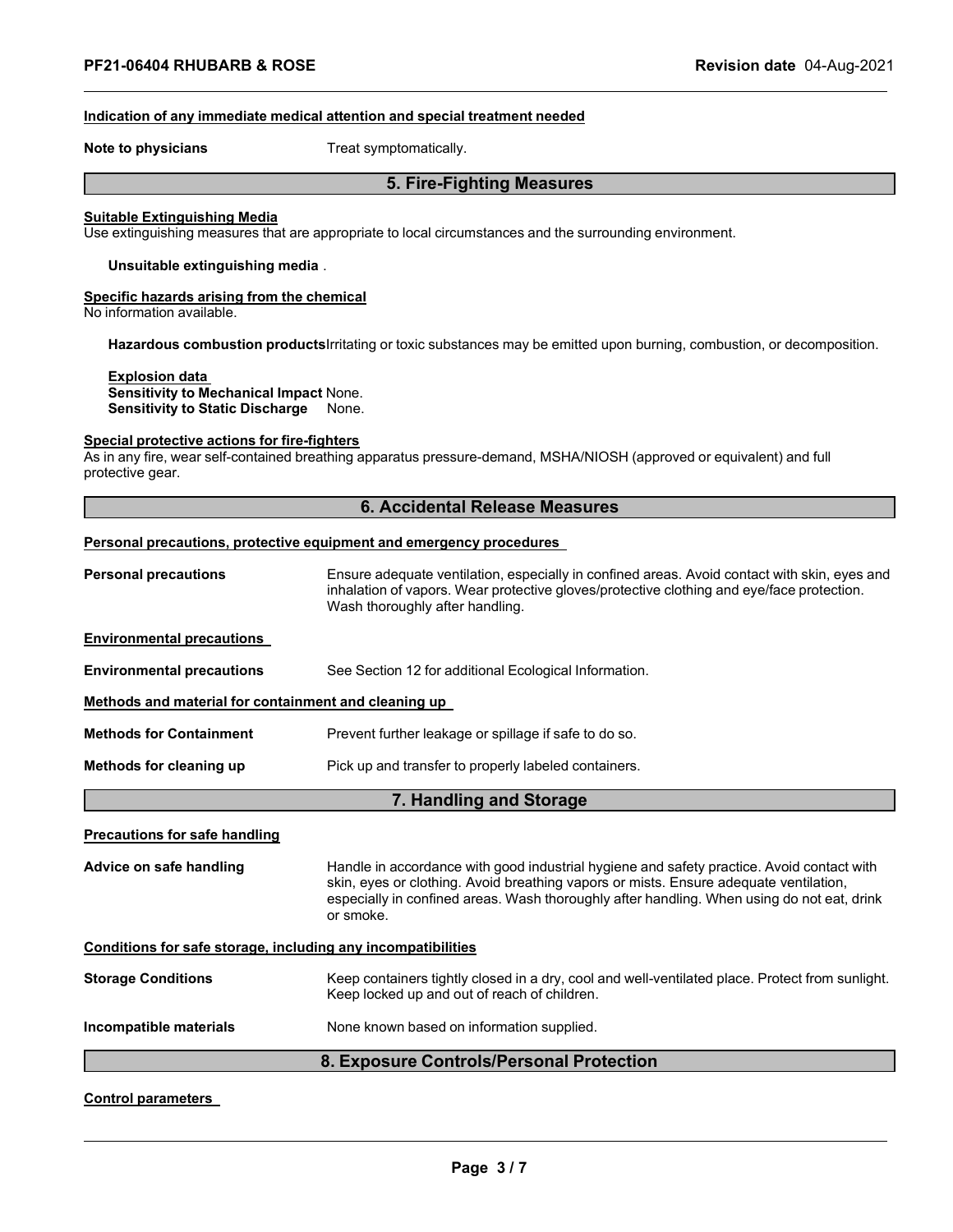| <b>Exposure guidelines</b>                                            | This product, as supplied, does not contain any hazardous materials with occupational<br>exposure limits established by the region specific regulatory bodies.                                                                                                                                                                                                                                 |  |  |
|-----------------------------------------------------------------------|------------------------------------------------------------------------------------------------------------------------------------------------------------------------------------------------------------------------------------------------------------------------------------------------------------------------------------------------------------------------------------------------|--|--|
| <b>Appropriate engineering controls</b>                               |                                                                                                                                                                                                                                                                                                                                                                                                |  |  |
| <b>Engineering controls</b>                                           | <b>Showers</b><br>Eyewash stations<br>Ventilation systems.                                                                                                                                                                                                                                                                                                                                     |  |  |
| Individual protection measures, such as personal protective equipment |                                                                                                                                                                                                                                                                                                                                                                                                |  |  |
| <b>Eye/Face Protection</b>                                            | Wear safety glasses with side shields (or goggles). Avoid contact with eyes.                                                                                                                                                                                                                                                                                                                   |  |  |
| <b>Skin and Body Protection</b>                                       | Avoid contact with skin. Wear protective gloves and protective clothing.                                                                                                                                                                                                                                                                                                                       |  |  |
| <b>Respiratory protection</b>                                         | If exposure limits are exceeded or irritation is experienced, NIOSH/MSHA approved<br>respiratory protection should be worn. Positive-pressure supplied air respirators may be<br>required for high airborne contaminant concentrations. Respiratory protection must be<br>provided in accordance with current local regulations. Ensure adequate ventilation,<br>especially in confined areas. |  |  |
| <b>General hygiene considerations</b>                                 | Handle in accordance with good industrial hygiene and safety practice. Do not eat, drink or<br>smoke when using this product. When using do not eat, drink or smoke. Avoid contact with<br>skin, eyes or clothing. Wear suitable gloves and eye/face protection. Regular cleaning of<br>equipment, work area and clothing is recommended. Avoid breathing (dust, vapor, mist,<br>gas).         |  |  |

### **9. Physical and Chemical Properties**

#### **Information on basic physical and chemical properties**

| <b>Physical state</b><br>Appearance<br>Color                  | Liquid<br>Clear<br><b>Almost Colorless</b> | Odor<br><b>Odor threshold</b> | Characteristic odor<br>Not applicable |
|---------------------------------------------------------------|--------------------------------------------|-------------------------------|---------------------------------------|
| Property                                                      | <b>Values</b>                              | Remarks • Method              |                                       |
| рH                                                            | Not applicable                             |                               |                                       |
| Melting point / freezing point                                | Not applicable                             |                               |                                       |
| Boiling point / boiling range                                 | No data available                          |                               |                                       |
| <b>Flash Point</b>                                            | > 93 °C / > 200 °F                         |                               |                                       |
| <b>Evaporation Rate</b>                                       | Not applicable                             |                               |                                       |
| Flammability (solid, gas)<br><b>Flammability Limit in Air</b> | Not applicable                             |                               |                                       |
| <b>Upper flammability limit:</b>                              | Not applicable                             |                               |                                       |
| Lower flammability limit:                                     | Not applicable                             |                               |                                       |
| Vapor pressure                                                | Not applicable                             |                               |                                       |
| <b>Vapor Density</b>                                          | Not applicable                             |                               |                                       |
| <b>Specific gravity</b>                                       | Not applicable                             |                               |                                       |
| <b>Water solubility</b>                                       | Not applicable                             |                               |                                       |
| Solubility in other solvents                                  | Not applicable                             |                               |                                       |
| <b>Partition coefficient</b>                                  | Not applicable                             |                               |                                       |
| <b>Autoignition Temperature</b>                               | Not applicable                             |                               |                                       |
| <b>Decomposition temperature</b>                              | Not applicable                             |                               |                                       |
| <b>Kinematic viscosity</b>                                    | No data available                          |                               |                                       |
| <b>Dynamic viscosity</b>                                      | Not applicable                             |                               |                                       |
| <b>Explosive properties</b>                                   | Not applicable                             |                               |                                       |
| <b>Oxidizing properties</b>                                   | Not applicable                             |                               |                                       |
| <b>Other Information</b>                                      |                                            |                               |                                       |
| Softening point                                               | not applicable                             |                               |                                       |
| <b>Molecular weight</b>                                       | Not applicable                             |                               |                                       |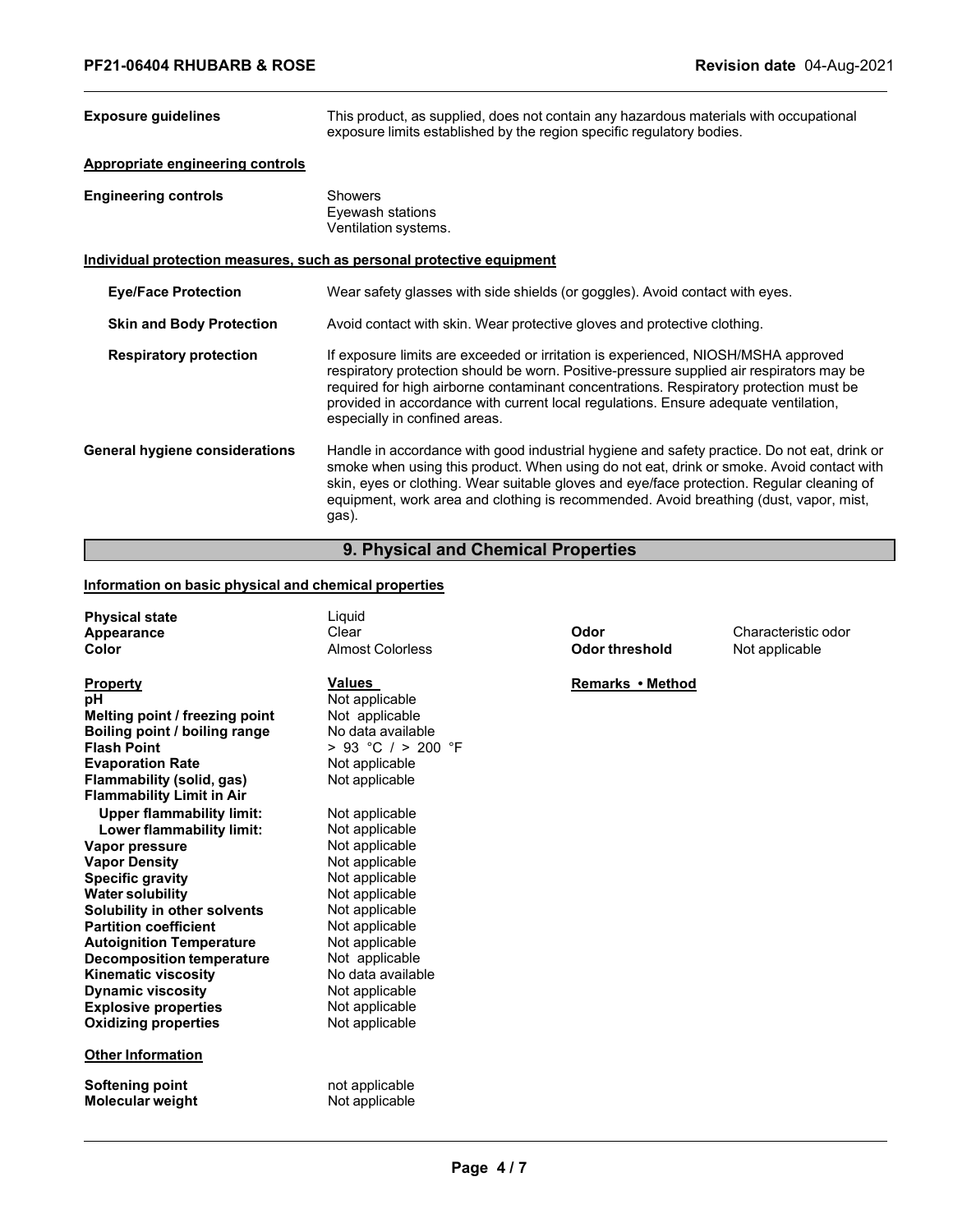| VOC content (%)     |  |
|---------------------|--|
| <b>Density</b>      |  |
| <b>Bulk Density</b> |  |

**Not applicable Not applicable Not applicable** 

#### **10. Stability and Reactivity**

No data available

#### **Chemical stability**

Stable under recommended storage conditions.

#### **Possibility of Hazardous Reactions**

None under normal processing.

#### **Conditions to avoid**

Extremes of temperature and direct sunlight.

#### **Incompatible materials**

None known based on information supplied.

#### **Hazardous Decomposition Products**

None known based on information supplied.

#### **11. Toxicological Information**

#### **Information on likely routes of exposure**

**Product Information**

| <b>Inhalation</b>   | Avoid breathing vapors or mists.                                                           |
|---------------------|--------------------------------------------------------------------------------------------|
| <b>Eve Contact</b>  | Avoid contact with eyes. Causes serious eye irritation.                                    |
| <b>Skin contact</b> | Avoid contact with skin. Causes mild skin irritation. May cause an allergic skin reaction. |
| Ingestion           | May be harmful if swallowed.                                                               |

#### **Information on toxicological effects**

**Symptoms** No information available.

#### **Delayed and immediate effects as well as chronic effects from short and long-term exposure**

| <b>Skin corrosion/irritation</b><br>Serious eye damage/eye irritation<br><b>Sensitization</b><br>Germ cell mutagenicity<br>Carcinogenicity | Not classified.  | Causes mild skin irritation.<br>Causes serious eye irritation.<br>May cause sensitization by skin contact.<br>The table below indicates whether each agency has listed any ingredient as a carcinogen. |            |             |
|--------------------------------------------------------------------------------------------------------------------------------------------|------------------|--------------------------------------------------------------------------------------------------------------------------------------------------------------------------------------------------------|------------|-------------|
| <b>Chemical Name</b>                                                                                                                       | <b>ACGIH</b>     | <b>IARC</b>                                                                                                                                                                                            | <b>NTP</b> | <b>OSHA</b> |
| Dioctyl adipate<br>103-23-1                                                                                                                |                  | Group 3                                                                                                                                                                                                |            |             |
| Limonene D<br>5989-27-5                                                                                                                    |                  | Group 3                                                                                                                                                                                                |            |             |
| Myrcene<br>123-35-3                                                                                                                        |                  | Group 2B                                                                                                                                                                                               |            |             |
| Ethanol<br>64-17-5                                                                                                                         |                  | Group 1                                                                                                                                                                                                | Known      |             |
| <b>Reproductive toxicity</b>                                                                                                               | threshold value. | This product does not contain any known or suspected reproductive hazards above the                                                                                                                    |            |             |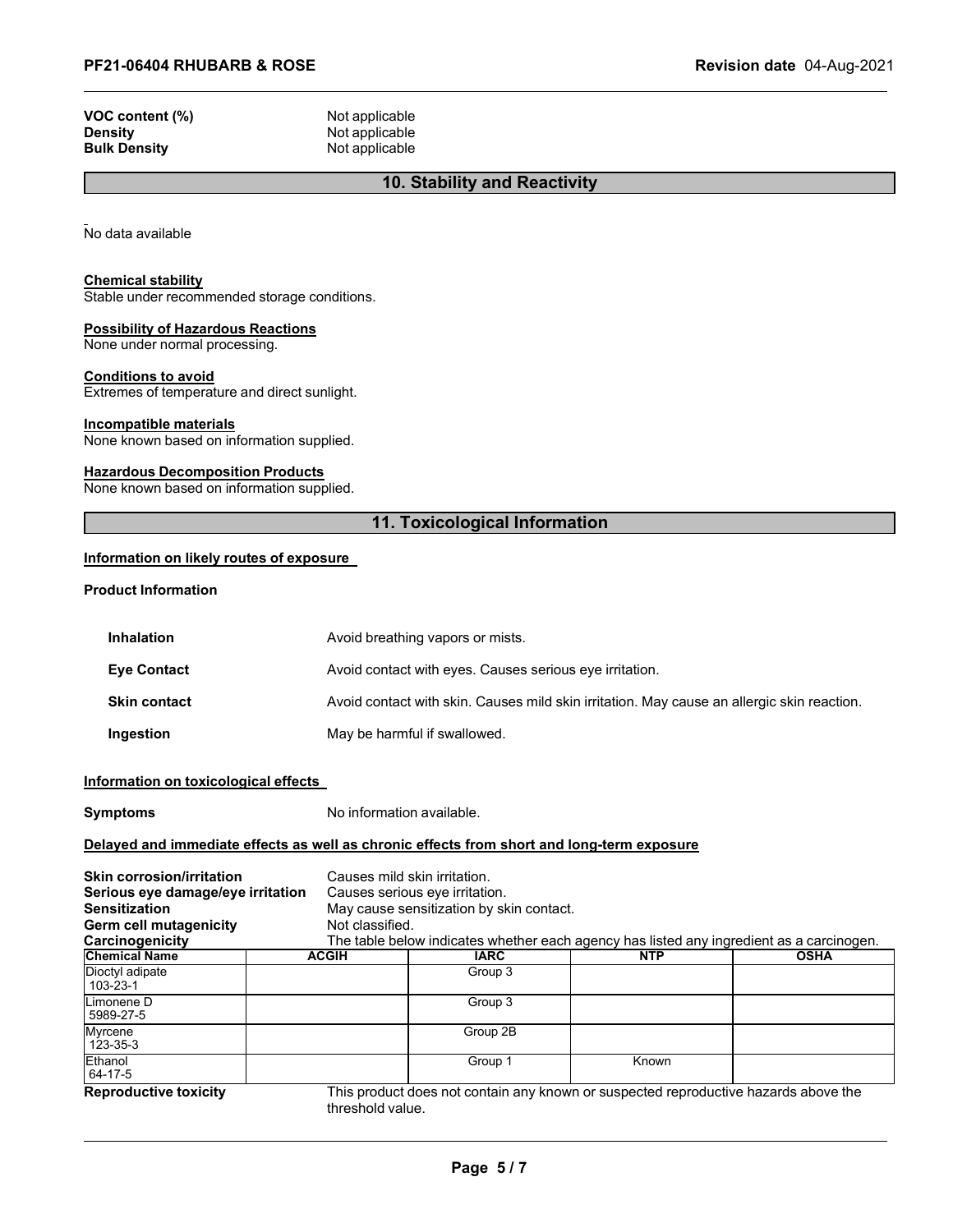#### **STOT** - single exposure Mot classified.<br> **STOT** - repeated exposure Not classified. **STOT** - **repeated exposure** Not classified.<br> **Aspiration hazard** Not classified. **Aspiration hazard**

#### **Numerical measures of toxicity - Product Information**

**Unknown acute toxicity** 92.7312 % of the mixture consists of ingredient(s) of unknown toxicity **The following values are calculated based on chapter 3.1 of the GHS document** .

#### **12. Ecological Information**

This product contains a chemical which is listed as a marine pollutant according to DOT.

#### **Ecotoxicity**

Toxic to aquatic life Toxic to aquatic life with long lasting effects

21.0485 % of the mixture consists of component(s) of unknown hazards to the aquatic environment

#### **Persistence and degradability**

No information available.

## **Bioaccumulation**

No information available.

**Other adverse effects** No information available

#### **13. Disposal Considerations**

| Waste treatment methods |                                                                                                        |
|-------------------------|--------------------------------------------------------------------------------------------------------|
| Disposal of wastes      | Disposal should be in accordance with applicable regional, national and local laws and<br>regulations. |
| Contaminated packaging  | Do not reuse container.                                                                                |

#### **14. Transport Information**

| <u>DOT</u>                  |                                                                                          |
|-----------------------------|------------------------------------------------------------------------------------------|
| UN/ID no                    | 3082                                                                                     |
| <b>Proper Shipping Name</b> | Environmentally Hazardous Substance, Liquid, n.o.s.                                      |
| <b>Hazard Class</b>         |                                                                                          |
| Packing group               | Ш                                                                                        |
| <b>Marine pollutant</b>     | This product contains a chemical which is listed as a marine pollutant according to DOT. |
| <b>Description</b>          | (Benzyl benzoate)                                                                        |

### **15. Regulatory Information**